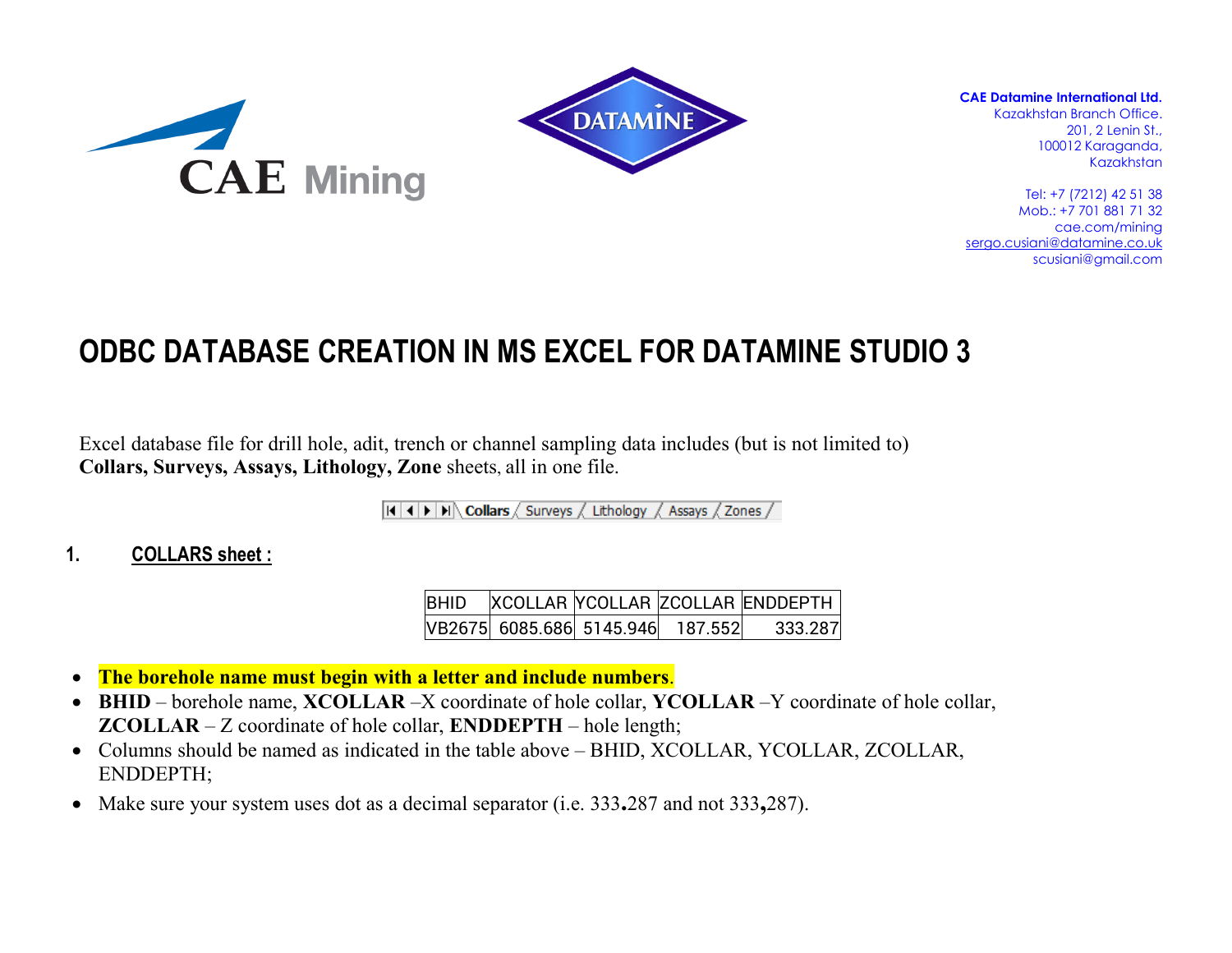

- **BHID** hole name, **AT** depth, **BRG** bearing, **DIP** dip angle.
- Survey data entry should start from collar, that is from zero point. **АТ** depth of the surveyed point, **BRG** – bearing at the surveyed point. If the cell is empty, BRG is considered to be zero. Bearing is measured clockwise from Y axis.
- **BRG** value in the **Surveys** sheet must be positive only. If you use negative numbers, the HOLES3D process will generate an "Out of range" error report.

| <b>FILE (A20)</b> | PROBLEM (A20)        | <b>BHID (A8)</b> |  |  |  |
|-------------------|----------------------|------------------|--|--|--|
| 20190802 surveys  | Out of range DIP/BRG | Z2281            |  |  |  |
| 20190802 surveys  | Out of range DIP/BRG | 72282            |  |  |  |

- BRG ranges from 0 to 360 degrees. If out of range, HOLE3d Process generates error report.
- **DIP** vertical angle between the drill hole interval and its orthogonal projection on a horizontal plane. **DIP** is positive if it is measured from the horizontal plane downwards. **DIP** is negative if it is measured upwards from the horizontal plane. If the DIP angle is zero, the drill hole is horizontal. If DIP angle is +90 degrees, the drill hole is vertical, oriented downwards.
- Both positive and negative values of **DIP** angle are accepted. If DIP angle is negative, the drill hole directs upwards at an angle from horizontal plane. The Dip angle ranges from  $0^{\circ}$  to  $\pm$  90°. If out of range, HOLES3D process generaters error report.
- DIP angle must be indicated in decimal system. Signs <sup>o.</sup> " are not acceptable.
- If the drill hole is vertical, you may not include it into the Surveys sheet.
- If all drill holes are vertical (that is  $DIP = 90$ ), the Survey sheet may not be present.
- BRG and DIP must indicate beginning of each sampling interval.
- The last reading in a downhole survey is BRG and DIP **at** the length of the hole, which just repeats BRG and DIP at the beginning of the last interval.
- Columns should be named as indicated in the table above BHID, AT, BRG, DIP. Make sure your system uses dot as a decimal separator.

| 2. SURVEYS sheet  |                                                                            |           |                                                                                                            | <b>BHID</b>   | -AT                         | <b>BRG</b>         | <b>DIP</b> |
|-------------------|----------------------------------------------------------------------------|-----------|------------------------------------------------------------------------------------------------------------|---------------|-----------------------------|--------------------|------------|
|                   | <b>BHID</b> – hole name, $AT$ - depth, $BRG$ – bearing, $DIP$ – dip angle. |           |                                                                                                            | <b>VB2675</b> |                             | 0.000 180.29 49.95 |            |
|                   |                                                                            |           |                                                                                                            |               | VB2675 50.000 180.29 49.95  |                    |            |
|                   |                                                                            |           | Survey data entry should start from collar, that is from zero point. $AT$ – depth of the surveyed point,   |               | VB2675100.000180.2949.95    |                    |            |
|                   |                                                                            |           | <b>BRG</b> – bearing at the surveyed point. If the cell is empty, BRG is considered to be zero. Bearing is |               | VB2675 145.887 180.29 49.95 |                    |            |
|                   | measured clockwise from Y axis.                                            |           |                                                                                                            |               | VB2675160.782180.2949.95    |                    |            |
|                   |                                                                            |           | <b>BRG</b> value in the Surveys sheet must be positive only. If you use negative numbers, the HOLES3D      |               | VB2675 195.887 180.65 50.20 |                    |            |
|                   | process will generate an "Out of range" error report.                      |           |                                                                                                            |               | VB2675210.782180.6550.20    |                    |            |
| <b>FILE (A20)</b> | PROBLEM (A20)                                                              | BHID (A8) |                                                                                                            |               | VB2675245.887181.3051.40    |                    |            |
| _20190802_surveys | Out of range DIP/BRG                                                       | Z2281     |                                                                                                            |               | VB2675260.782181.3051.40    |                    |            |
| _20190802_surveys | Out of range DIP/BRG                                                       | Z2282     |                                                                                                            |               | VB2675295.887183.4053.50    |                    |            |
|                   |                                                                            |           | BRG ranges from 0 to 360 degrees. If out of range, HOLE3d Process generates error report.                  |               | VB2675310.782183.4053.50    |                    |            |
|                   |                                                                            |           |                                                                                                            |               |                             |                    |            |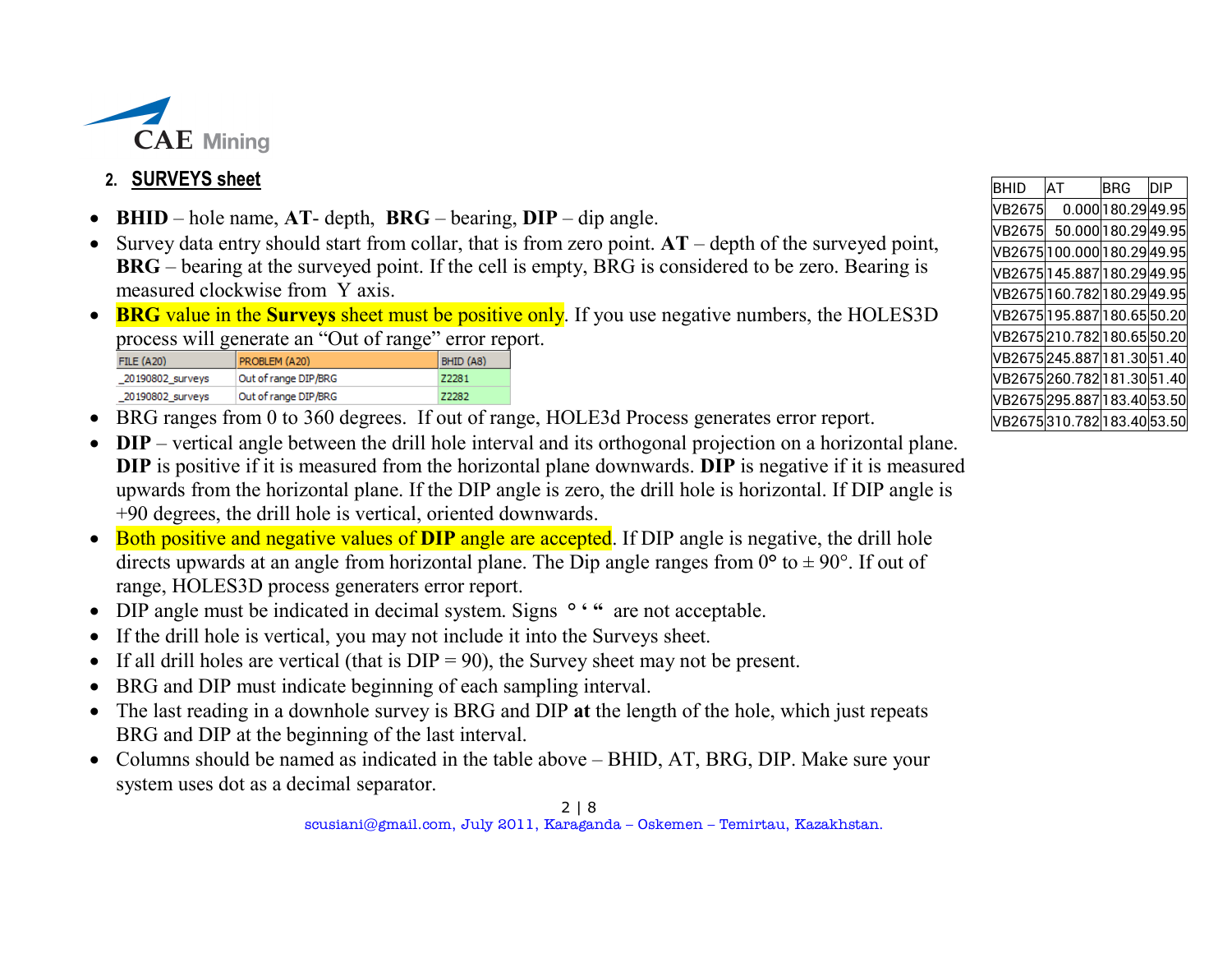



 $3 | 8$ scusiani@gmail.com, July 2011, Karaganda – Oskemen – Temirtau, Kazakhstan.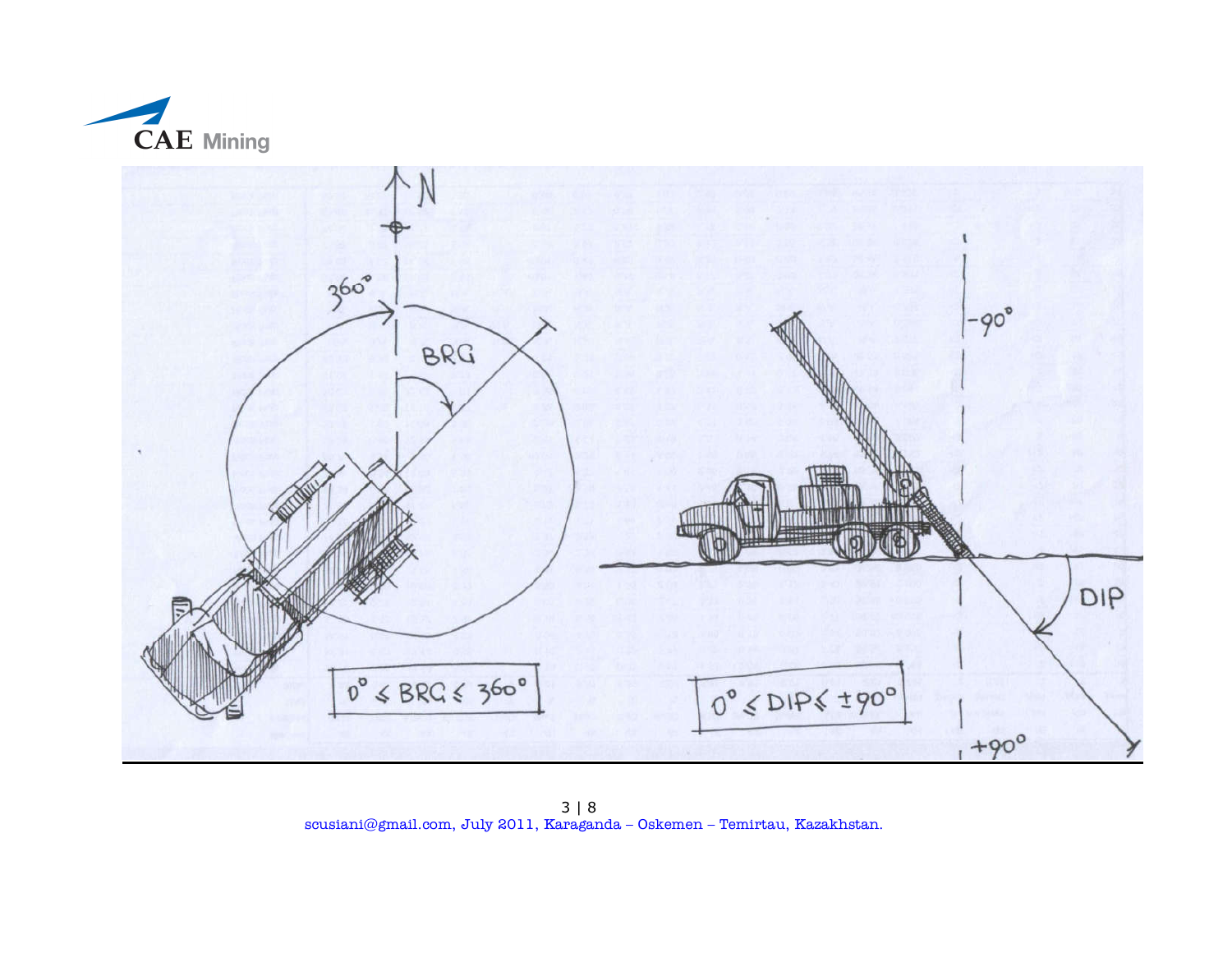

#### **3. LITHOLOGY sheet**

- Lithological description of the drill hole intervals must start from the collar. Survey intervals must be covering the hole traces without blanks or overlaps.
- **BHID** hole name**, FROM** , **TO**, **LITH** lithological description, **NLITH** – lithological code (a number).
- Columns should be named as in the table to the right BHID, FROM, TO, LITH, NLITH.
- Make sure your system uses dot as a decimal separator.

| <b>BHID</b>   | <b>FROM</b> | lΤO                            | LITH                          | <b>NLITH</b> |
|---------------|-------------|--------------------------------|-------------------------------|--------------|
| VB2675        | 0.000       | 3.000 Soil                     |                               |              |
| <b>VB2675</b> |             |                                | 2.500 226.187 Sandstone       |              |
|               |             |                                | VB2675226.187245.887Siltstone | 2            |
|               |             | VB2675 245.887 259.887 Breccia |                               | 3            |
|               |             | VB2675 259.887 330.887 Basalt  |                               | 4            |
|               |             |                                |                               |              |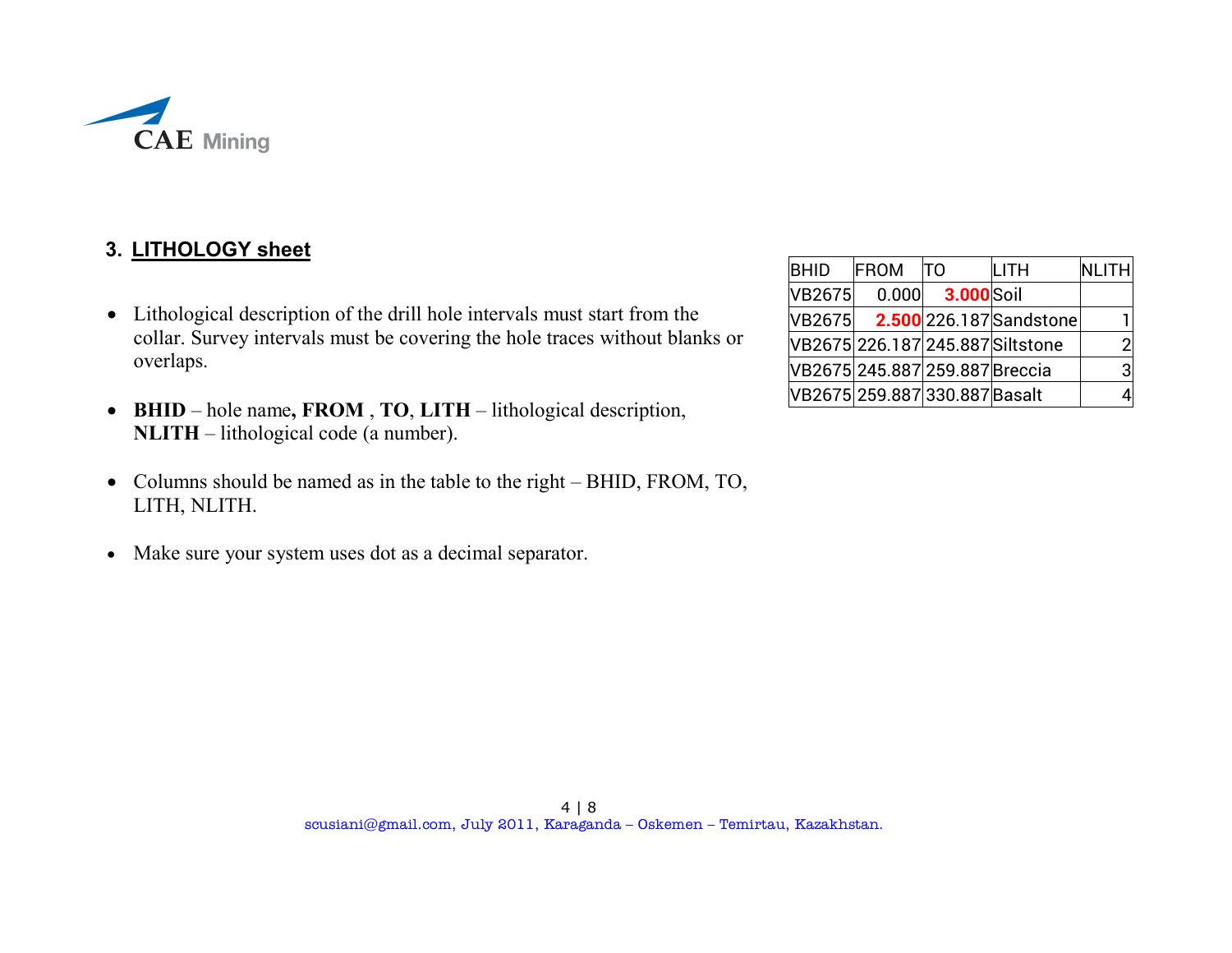

# 4. **ASSAYS sheet**

- Sampling interval may start from the depth of the actual assays rather than from zero. Starting from 0 is arbitrary if either **Lithology** or **Zones** sheets (or both of them) clearly indicate sample interval FROM 0. Though from practical point of view it is recommended to begin Assay intervals FROM 0 even if no assay has been done within the interval(s).
- If you have neither Lithology nor Zones sheet, it is mandatory to start Assays from 0 to the nearest assay point.
- It is recommended to leave the cell blank in case you have no assay data. Do not put "-" or "0" because it will mean there is no or zero grade in the sample, which might not be true.
- Columns should be named as in the table above BHID, FROM, TO, AU, CU, DENSITY.
- Make sure your system uses dot as a decimal separator.

| BHID | FROM                               | TO | AU   | CU   | <b>DENSITY</b> |
|------|------------------------------------|----|------|------|----------------|
|      | VB2675 215.637 217.887             |    |      |      | 2.6            |
|      | VB2675 217.887 219.887             |    |      |      | 2.65           |
|      | VB2675 219.887 221.887             |    |      |      | 2.65           |
|      | VB2675 221.887 223.887             |    |      |      | 2.66           |
|      | VB2675 223.887 225.887             |    |      |      | 2.66           |
|      | VB2675 225.887 226.187             |    |      |      | 2.66           |
|      | VB2675 227 887 229 887             |    | 0.63 | 0.70 |                |
|      | VB2675 229.887 231.887             |    | 0.56 | 0.60 |                |
|      | VB2675 231 887 233 887             |    | 0.70 | 0.70 |                |
|      | VB2675 233.887 235.887             |    | 0.42 | 0.50 |                |
|      | VB2675 235.887 237.887             |    | 0.98 | 0.90 |                |
|      | VB2675 237.887 239.887             |    | 2.45 | 1.90 | 2.80           |
|      | VB2675 239.887 241.887             |    | 2.03 | 1.60 |                |
|      | VB2675 241 887 243 887             |    | 2.38 | 1.90 | 2.80           |
|      | VB2675 243.887 245.887 15.19 20.30 |    |      |      | 4.09           |
|      | VB2675 245.887 247.887             |    | 0.70 | 0.70 | 3.21           |
|      | VB2675 247.887 249.887             |    | 1.06 | 1.00 | 3.85           |
|      | VB2675 249.887 251.887             |    | 1.25 | 1.20 | 4.18           |
|      | VB2675 251.887 253.887             |    | 1.41 | 1.30 | 4.25           |
|      | VB2675 253.887 255.887             |    | 1.42 | 1.30 | 4.25           |
|      | VB2675 255.887 257.887             |    | 0.63 | 0.70 | 3.22           |
|      | VB2675 267.887 269.887             |    | 0.02 |      |                |
|      | VB2675 321.887 323.887             |    | 0.13 |      | 2.76           |
|      | VB2675323.887324.937               |    | 0.23 |      | 2.91           |
|      | VB2675324.937330.887               |    |      |      | 2.93           |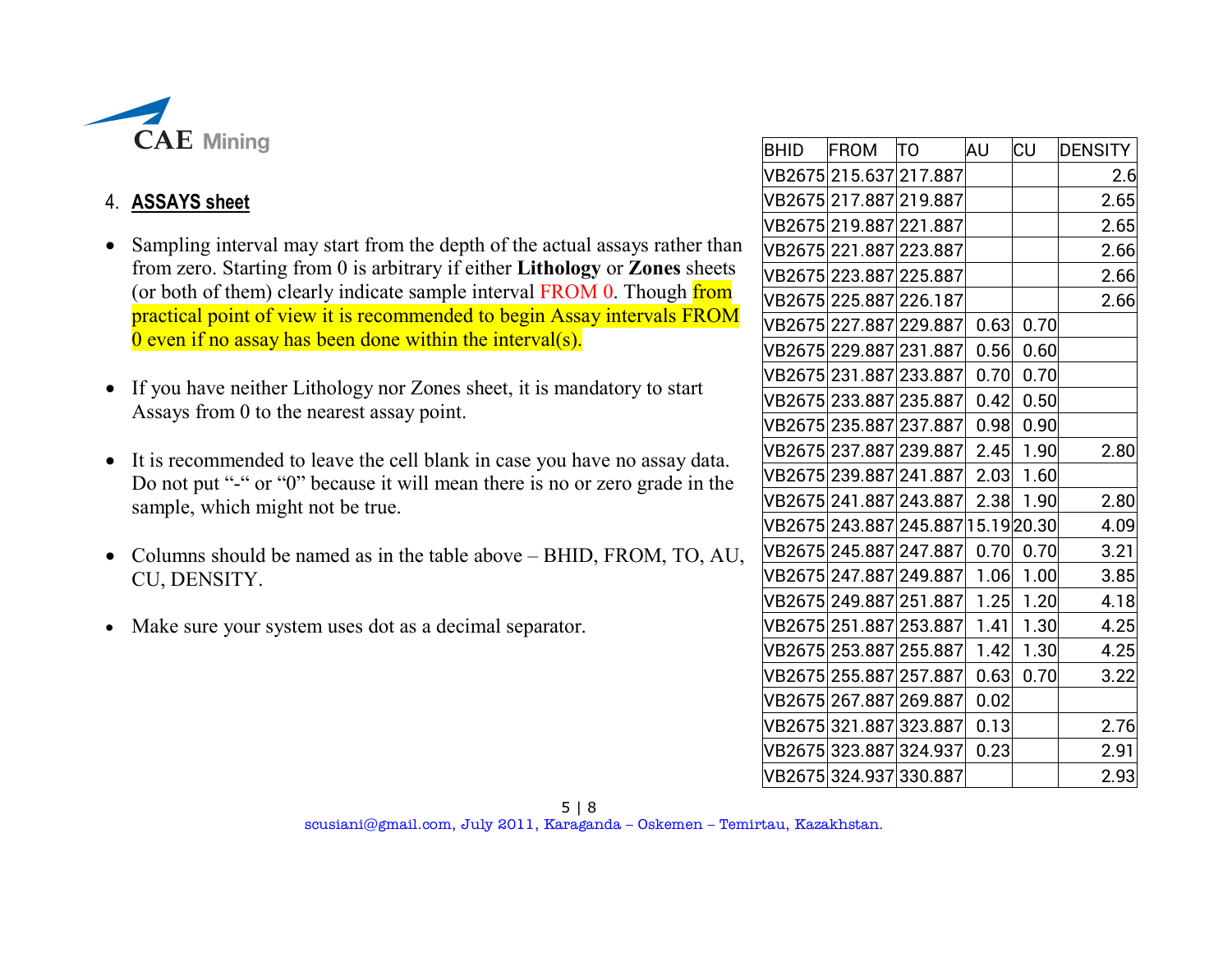

## **5. ZONES sheet**

- Drill hole description must start from 0 point (collar). Make sure sampling intervals have no gaps or do not overlap throughout the whole length .
- Cells outside the mineralization zone must be empty.
- Columns should be named as in the table to the right BHID, FROM, TO, ZONE. Make sure your system uses dot as a decimal separator, not a comma;
- Make sure your system uses dot as a decimal separator.

| <b>BHID</b>   | <b>FROM</b>            | TO              | <b>ZONE</b> |
|---------------|------------------------|-----------------|-------------|
| <b>VB2675</b> |                        | $0.000$ 226.187 |             |
|               | VB2675 226.187 245.887 |                 |             |
|               | VB2675 245.887 259.887 |                 | 2           |
|               | VB2675 259.887 330.887 |                 |             |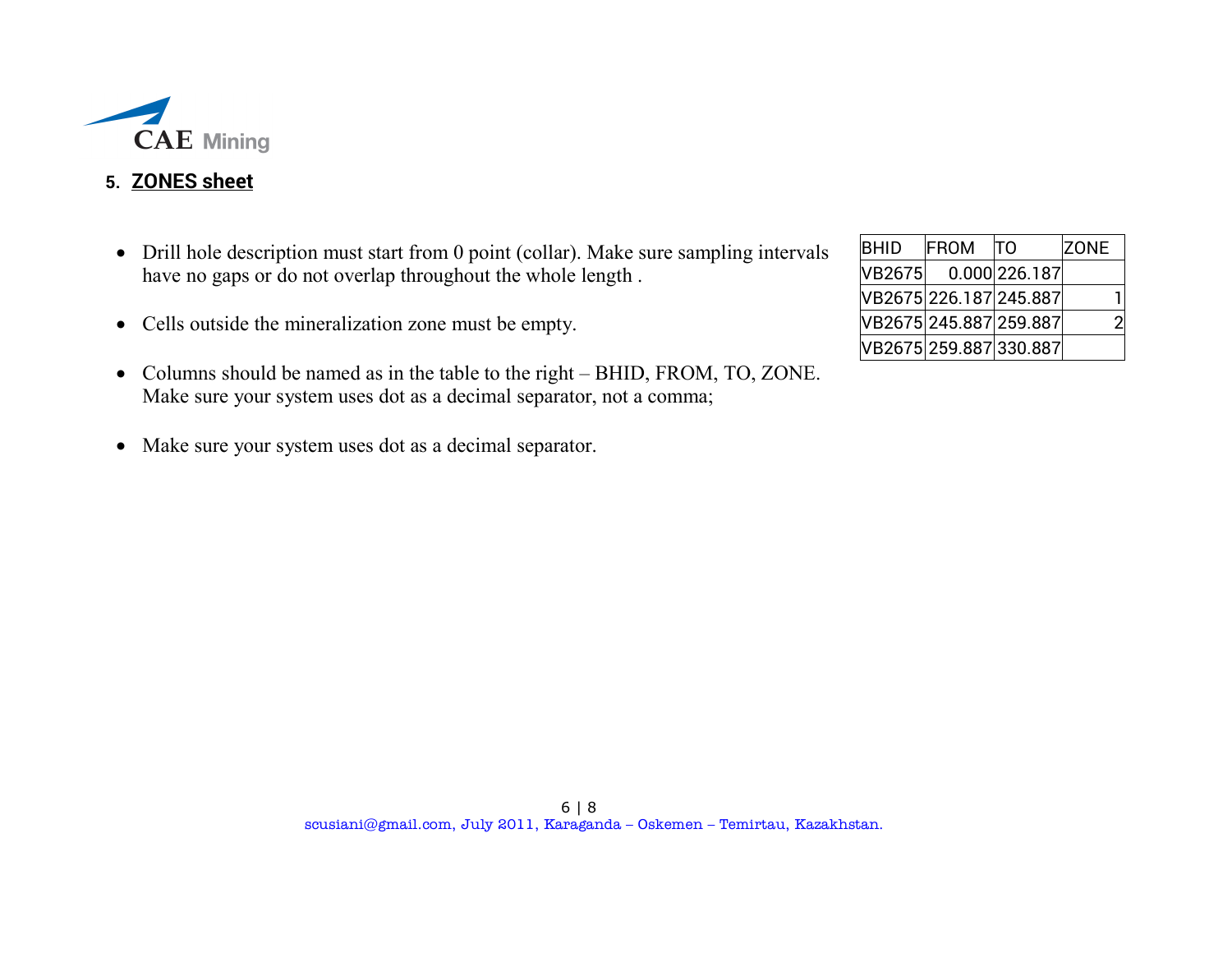

### **GENERAL NOTES**

- a) Any extra info may be entered in new columns, such as, sampling methods and sample numbers in Assays sheet, coordinate system in the Collars sheet, etc.
- b) **XCOLLAR**, **YCOLLAR**, **ZCOLLAR**, **АТ**, **FROM**, **TO** must be filled in with number. No empty cells!
- c) Make sure you use numbers for measured data. Signs **= > < ' ", / \ |** are unacceptable. A record ">0.3" in a CU grade field means copper is above 0.3 for human being, but is nonsense for the machine.
- d) For negative numbers (**BRG**, **DIP, XCOLLAR**, **YCOLLAR**, **ZCOLLAR** ) use minus sign.
- e) It is necessary and sufficient to have only one of the sheets, **Lithology**, **Assays**, **Zones**. All they belong to assays group.
- f) Drillhole entry order does not matter. But for every drill hole, sampling intervals must be listed in consistency one after the other.

Kvemo Bolnisi Copper/Gold Project, Georgian Mining Corporation